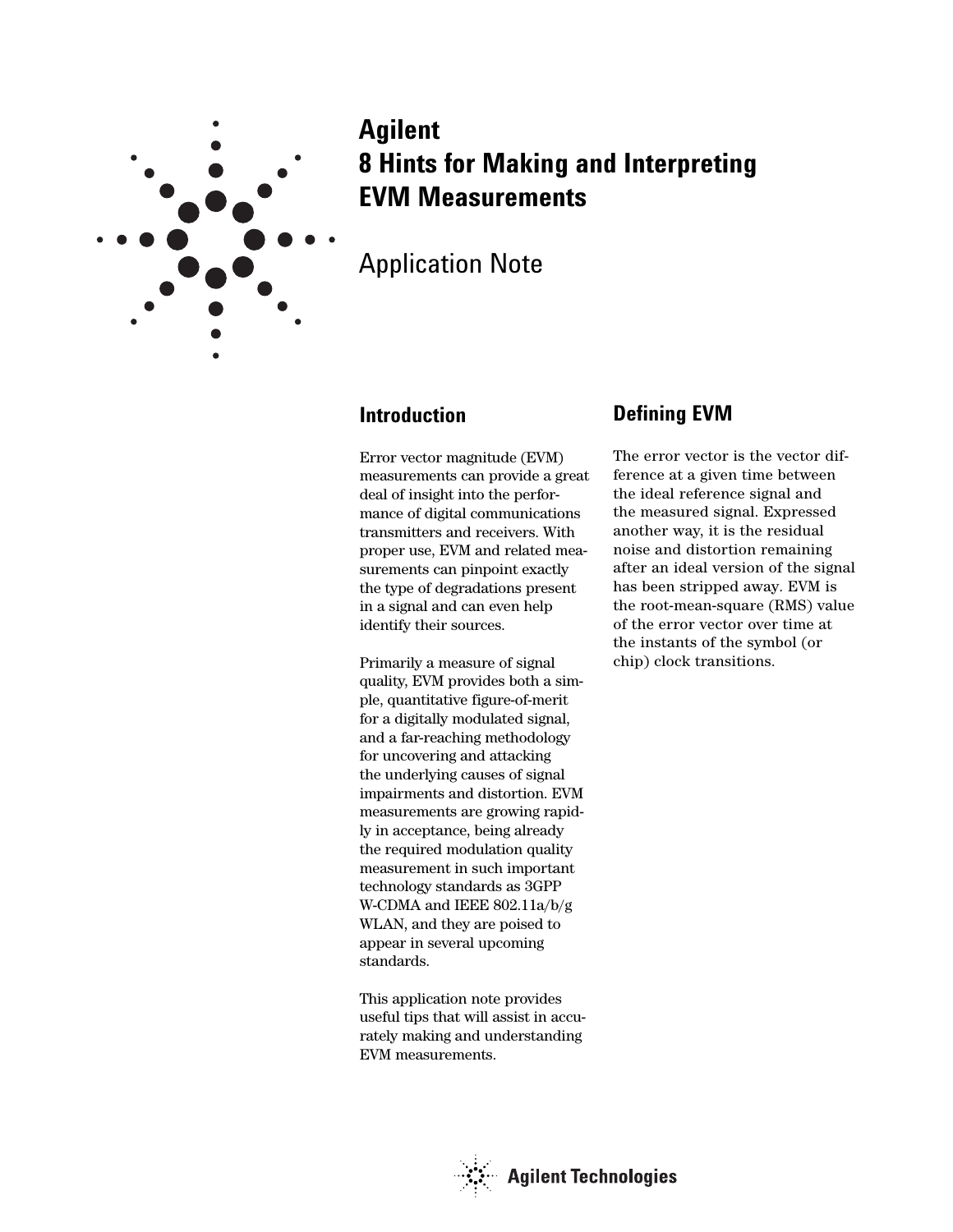Depending on the technology, EVM is reported as a percentage of the square root of the mean power of the ideal signal, as a percentage of the square root of the average symbol power, or as a percentage of the peak signal level, usually defined by the constellation's corner states. The EVM value can also be reported in units of dB and some wireless networking standards use the term "relative constellation error" (RCE) instead of EVM.

While the error vector has a phase value associated with it, this angle generally turns out to be random, because it is a function of both the error itself (which may or may not be random) and the position of the data symbol on the constellation (which, for all practical purposes, is random). A more useful angle is measured between the actual and ideal phasors (I-Q error phase or phase error), which contains information useful in troubleshooting signal problems. Likewise, I-Q error magnitude, or magnitude error, shows the magnitude difference between the actual and ideal signals.



**Figure 1. Error vector magnitude (EVM) and related quantities**

The magnitude of the error vector versus time measurement shows the error vector magnitude variations as a signal changes over time—that is, at and between symbol decision timing points.

The spectrum of the error vector (or error vector spectrum) is the frequency spectrum of the error vector time.

The EVM troubleshooting tree shown in Figure 2 is a useful tool for analyzing vector modulated signals with EVM measurements.

#### EVM troubleshooting tree



**Figure 2. Flow chart for analyzing vector modulated signals with EVM measurements**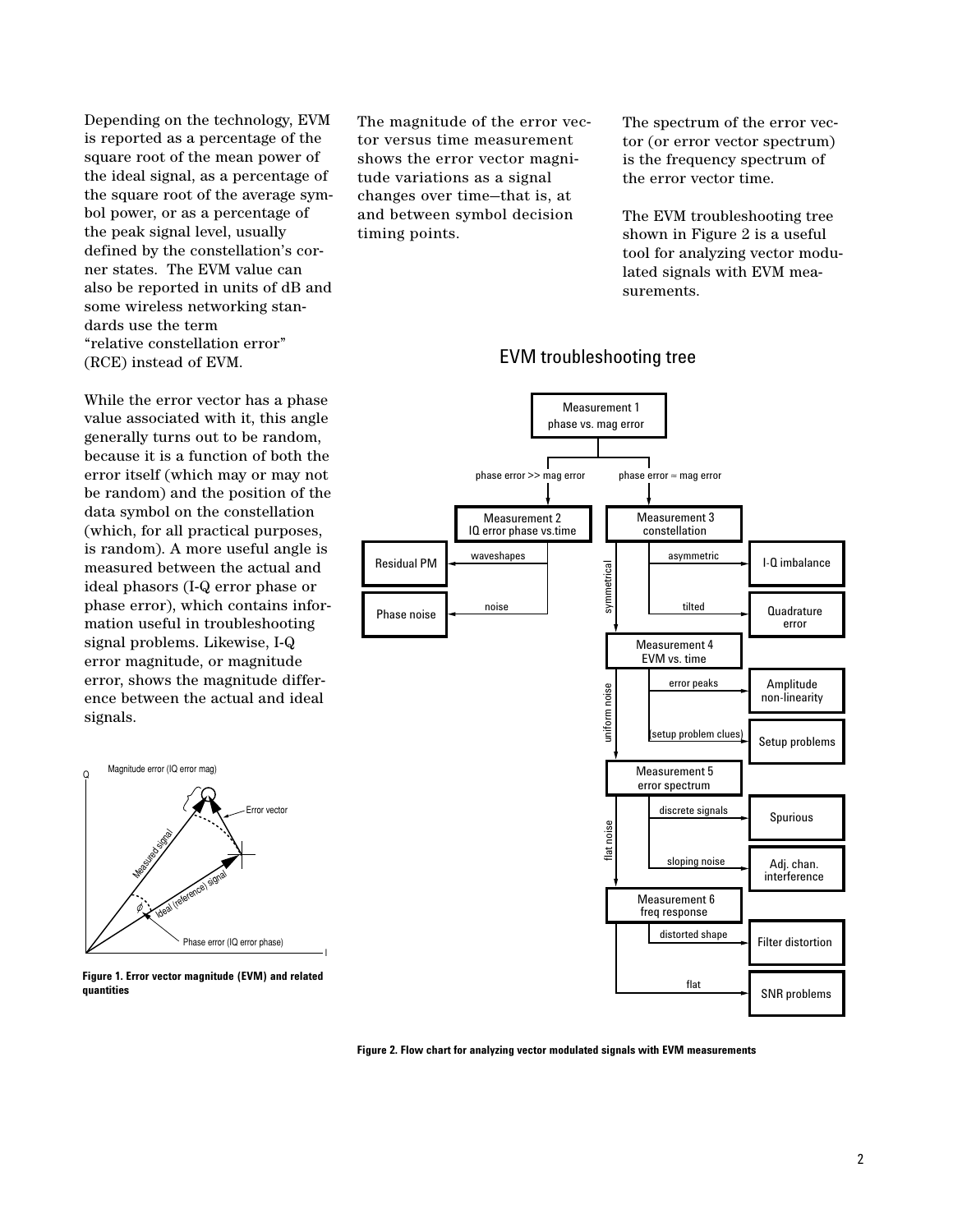**EVM and the various related measurement displays are sensitive to any signal flaw that affects the magnitude and phase trajectory of a signal for any digital modulation format.**

EVM and the various related displays, I/Q constellation, I/Q polar or vector diagram, magnitude of the error vector versus time, the spectrum of the error vector (error vector spectrum), I/Q error phase versus time, and I/Q error magnitude versus time, etc are sensitive to any signal flaw that affects the magnitude and phase trajectory of a signal for any digital modulation format. Large error vectors, both at the symbol points and at the transitions between symbols, can be caused by problems at the baseband, IF or RF sections of the transmitter. Different modulation quality displays and tools can help reveal or troubleshoot various problems in the transmitter. For instance, the I/Q constellation can be used to easily identify I/Q gain imbalance errors. Small symbol rate errors can be easily identified by looking at the magnitude of the error vector versus time display. The error vector spectrum can help locate in-channel spurious.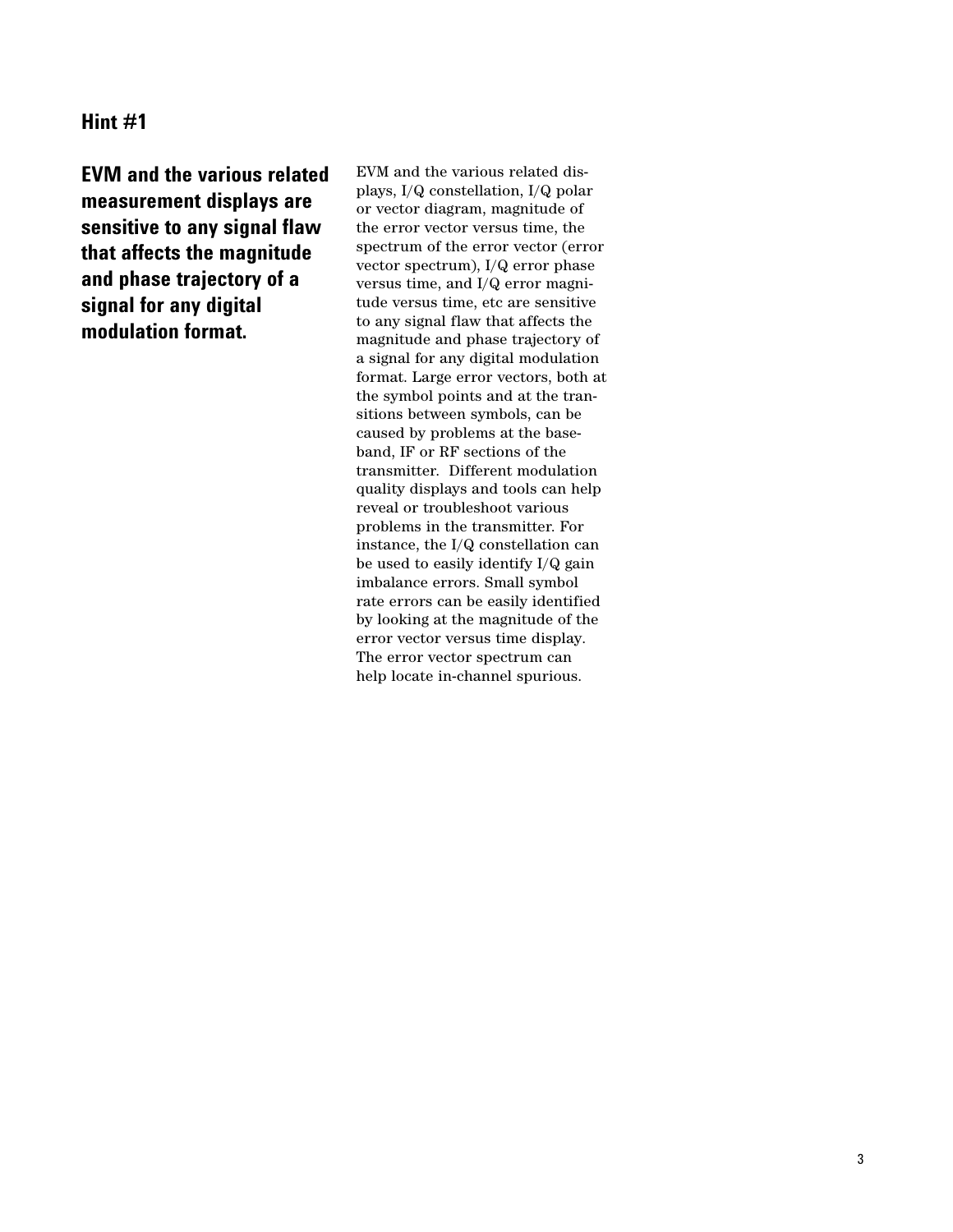## **Measurements of EVM to quantify the errors in digital demodulation can provide powerful insight into the performance of a digital radio receiver.**

BER is the preferred measurement to verify receiver performance. When BER testing is not possible or practical in the subsystems of a digital radio receiver, an alternative is to examine the quality of a demodulated signal using EVM.

When EVM is normalized to the square root of the average symbol power, it can be related to the SNR:

 $SNR = -20 * log (EVM / 100%)$ 

The importance of the above equation is that it relates EVM to BER through the SNR. Many textbooks have standard curves that relate BER to SNR, as in Figure 3. Generally, these curves assume that the noise is Additive White Gaussian Noise (AWGN) with a finite peak-to-average ratio, or crest factor. The assumptions made in generating textbook plots of BER versus SNR will not necessarily apply to a particular receiver. The noise in a receiver under test, for example, may not be AWGN but may instead have a strong spectral component.

In addition, the steep slope of BER curves makes BER estimations from measured SNR (or EVM) more prone to error. However, EVM provides an easily measured figure-of-merit that can be used to monitor design changes, locate design problems and, when baselined against a BER measurement, indicate the likelihood that a design will meet the required specifications.

Hence, the connection of BER to EVM is through the SNR, the more general indicator of likely signal quality, see Figure 4. Measurements of EVM and related quantities can provide powerful insight into the performance of a digital radio receiver. When properly applied, these signal quality measurements can pinpoint sources of error by identifying the exact type of degradation in a signal.







**Figure 4. SNR versus EVM for crest factor of 1.4**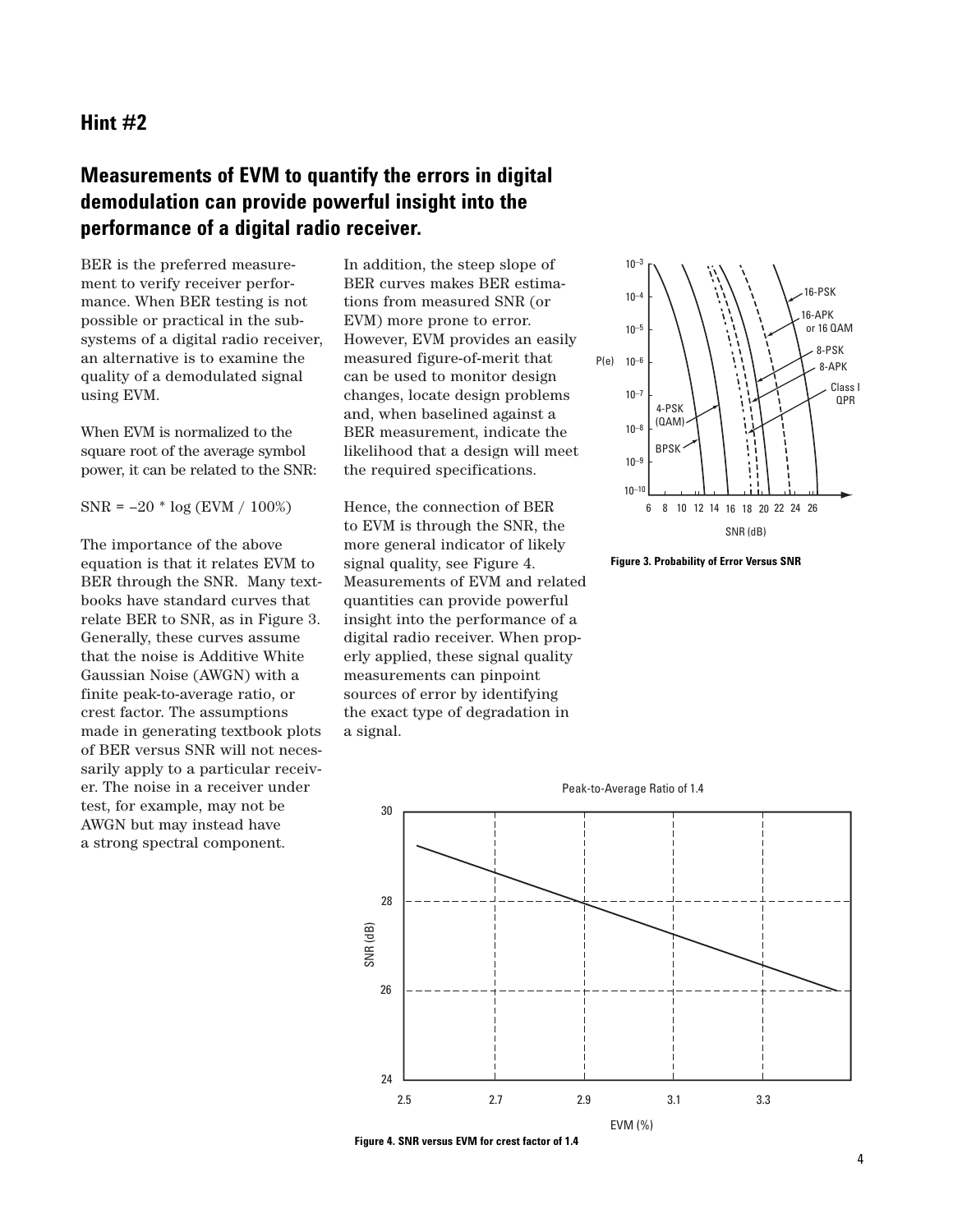## **Enhance the value of EVM as an indicator of modulation quality by using equalization in the measuring instrument.**

Equalization is commonly used in digital communications receivers. Although its primary function is to reduce the effects of multipath, it also compensates for certain signal imperfections generated in both the transmitter and receiver. For this reason, it is useful to have an equalizer in the measuring instrument. An instrument with an equalizer will better emulate a receiver; that is, the impairments that the equalizer of the receiver removes are also removed by the measuring instrument.

Therefore, the impairments that have little effect on system performance also minimally impact the measured EVM. Figure 5 shows the magnitude of the error vector versus time with and without equalization.

With equalization the constellation looks much better and the magnitude of the error vector versus time is lower. The signal has not changed, only the measurement technique.

Equalization removes only linear distortion, so it is a very useful troubleshooting tool to distinguish linear from non-linear errors. If linear errors are present, equalization improves the quality of the signal by removing them, allowing for easier identification of nonlinear errors. Once equalization has been applied, the inverse transfer function of the equalizer, which represents the linear distortion elements of the device under test can be displayed and measured.



**Figure 5. Constellation (zoomed) and magnitude of the error vector versus time (a) without equalization and (b) with equalization**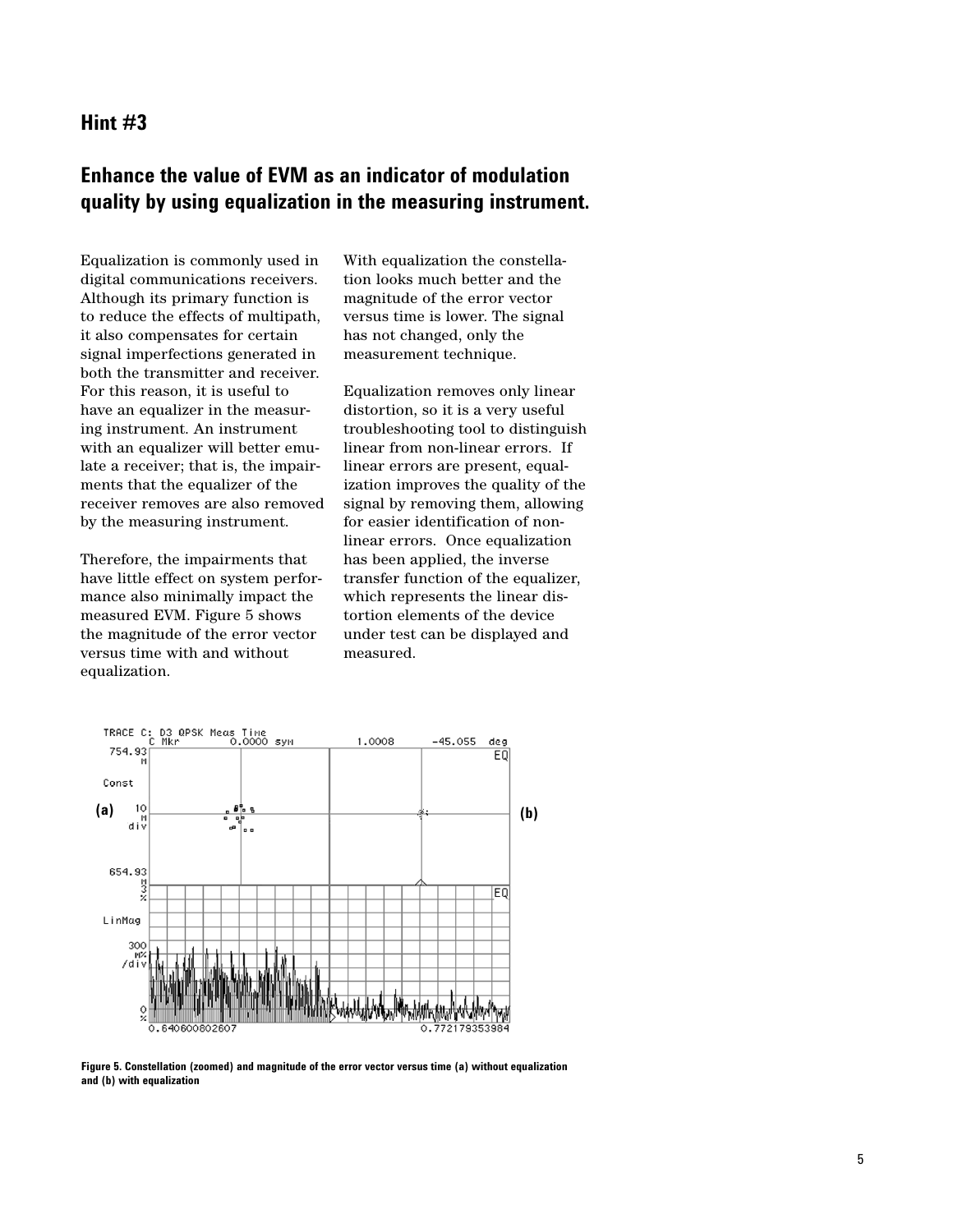**Quickly confirm or rule out phase noise, incidental phase modulation and residual AM problems, by resolving EVM into its magnitude and phase error components and comparing their relative sizes.**

Different error mechanisms will affect a signal in different ways, perhaps in magnitude only, phase only, or both simultaneously. Knowing the relative amounts of each type of error can quickly confirm or rule out certain types of problems. Thus, the first diagnostic step is to compare the relative sizes of the phase error and the magnitude error.

When the average phase error (in degrees) is larger than the average magnitude error (in percent) by a factor of about five or more, this indicates that some sort of unwanted phase modulation is the dominant error mode. Proceed with further measurements to look for noise, spurs, or cross-coupling problems in the frequency reference, phase-locked loops, or other frequency-generating stages. Residual AM is evidenced by magnitude errors that are significantly larger than the phase angle errors.

In many cases, the magnitude and phase errors will be roughly equal. This indicates a broad category of other potential problems including compression, clipping, and zerocrossing non-linearities.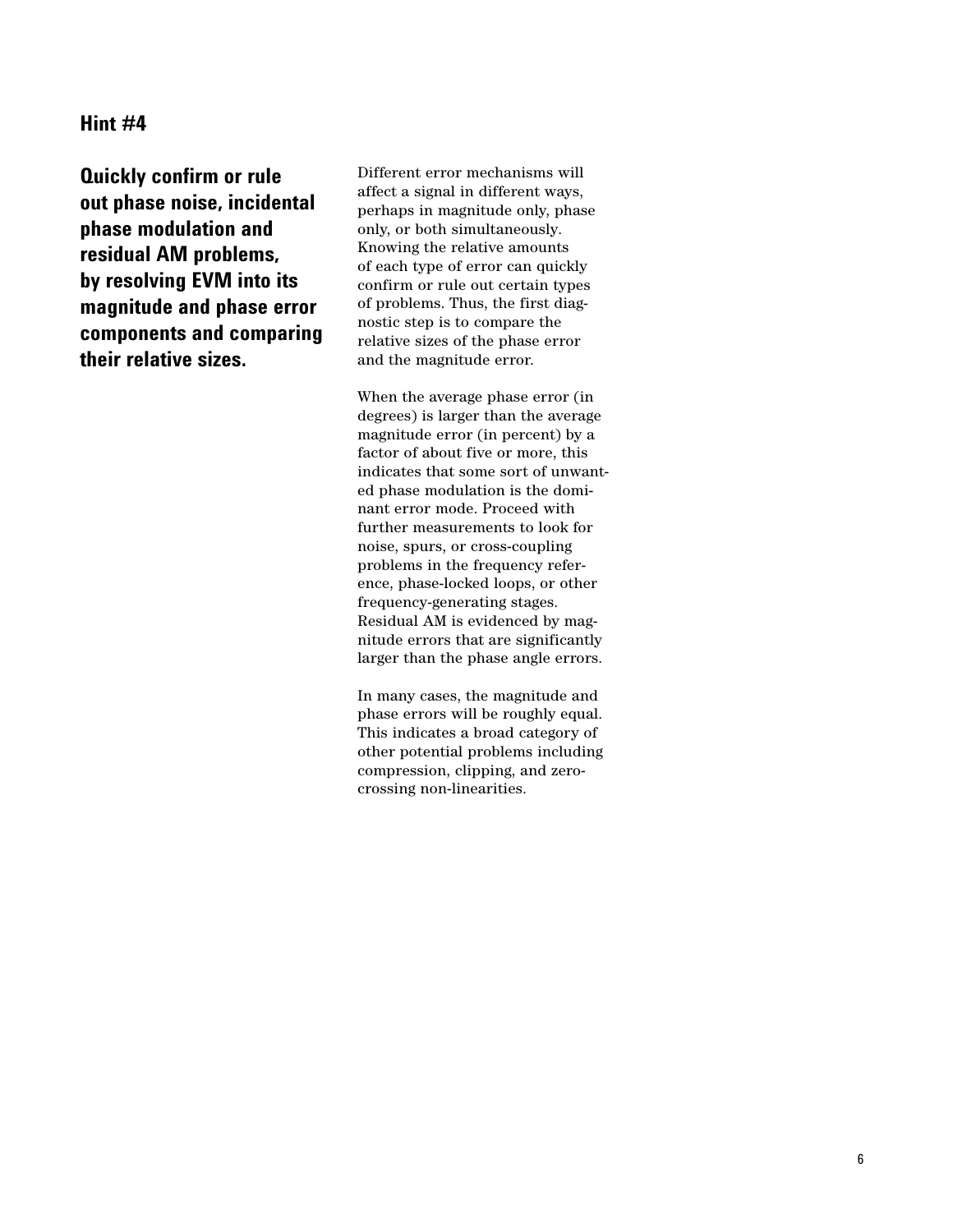## **The best way to verify most I/Q impairments is to magnify the scale of the constellation and look at the EVM metrics.**



#### **Figure 6. I/Q modulator**

I/Q gain imbalance results in an asymmetric constellation, as seen in Figure 6. Quadrature errors result in a "tipped" or skewed constellation, as seen in Figure 7. For both errors the constellation may tumble randomly on the screen. This effect is caused by the fact that the measuring instrument decides the phases for I and Q periodically, based on the data measured, and arbitrarily assigns the phases to I or Q.

Using an appropriate sync word as a trigger reference makes the constellation stable on the screen, permitting the correct orientation of the symbol states to be determined. Therefore, the relative gains of I and Q can be found for gain imbalance impairments, and the phase shift sign between I and Q can be determined for quadrature errors.

I/Q offset errors may be compensated by the measuring instrument when calculating the reference. In this case, they appear as an I/Q offset metric. Otherwise, I/Q offset errors result in a constellation whose center is offset from the reference center, as seen in Figure 8. The constellation may tumble randomly on the screen unless a sync word is used as a trigger, for the same reason indicated above.



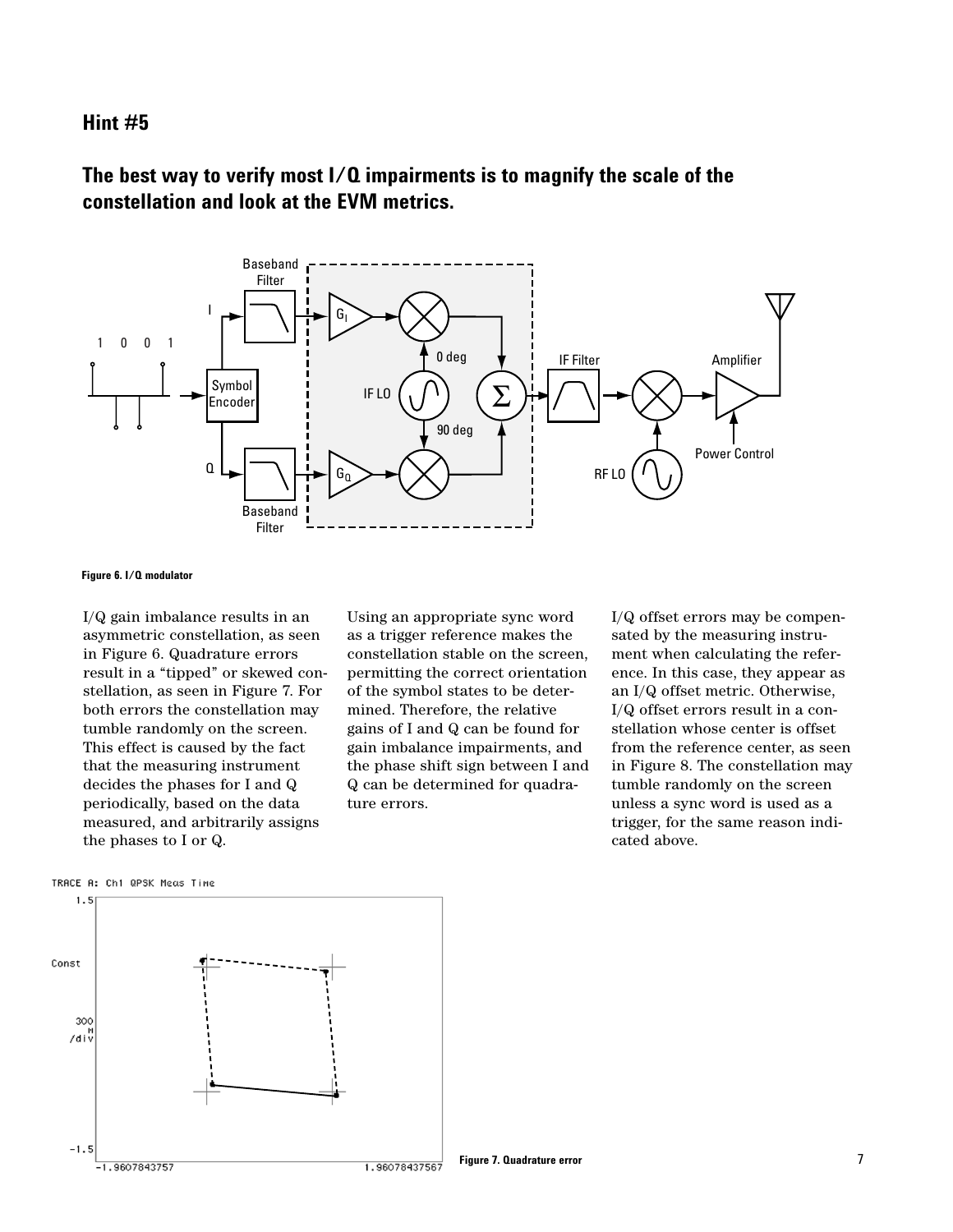### **Hint #5, continued...**

Delays in the I or Q paths also distort the measured constellation. However, if the delay is an integer number of samples, the final encoded symbols transmitted appear positioned correctly but are incorrect. The error cannot be detected unless a known sequence is measured. Mathematical functions in the measuring instrument can help compensate for delays between I and Q, by allowing you to introduce delays in the I or Q paths. In this way, you can confirm and measure the delay.

For any of these errors, magnifying the scale of the constellation can help detect subtle imbalances visually. Since the constellation is affected, these errors deteriorate EVM.

I/Q swapped results in an inverted spectrum. However, because of the noise-like shape of digitallymodulated signals, the inversion is usually undetectable in the frequency domain. In the modulation domain, the data mapping is inverted, as seen in Figure 9, but the error cannot be detected, unless a known sequence is measured. If the measurement algorithm is by default a synchronized measurement, I/Q swapped errors result in an unlock measurement condition. Some instruments allow you to invert the spectrum to be able to make the measurement, which will confirm the I/Q swapped impairment.







**Figure 9. I/Q swapped**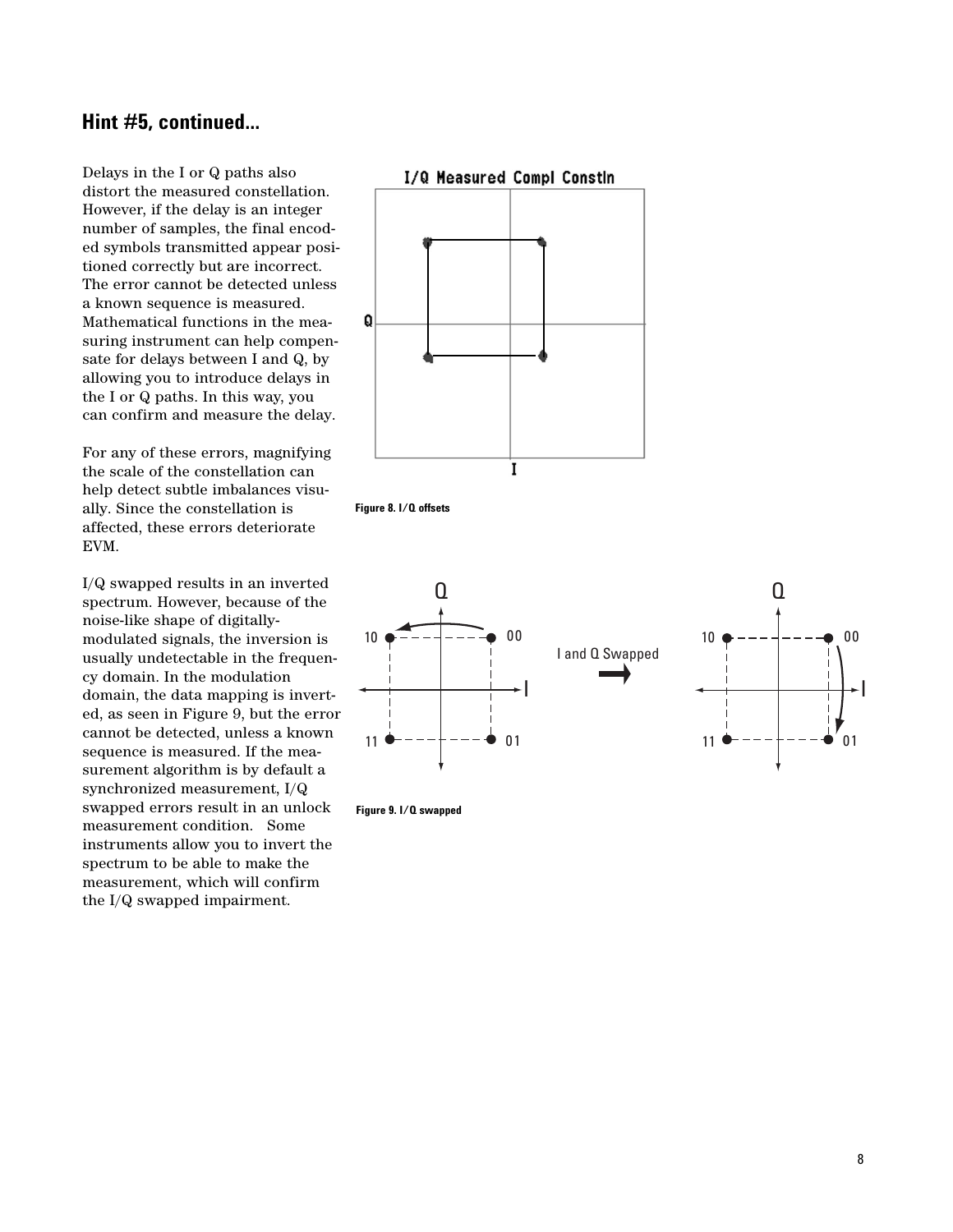## **Small errors in the symbol rate can be characterized by a 'V' shape seen on the magnitude of the error vector versus time display.**

The best way to verify small errors in the symbol rate is by looking at the magnitude of the error vector versus time display. If the symbol rate is slightly off, this display shows a characteristic 'V' shape, as in Figure 10.

This effect can be understood by studying Figure 11. For simplicity, a sinewave is used instead of a digitally-modulated signal, and its frequency (symbol rate) is slightly higher than the specified sample frequency (symbol rate chosen in the measuring instrument). At one arbitrary reference sample (called 0) the signal will be sampled correctly. Since the symbol rate is slightly off, any other sample in the positive or negative direction will be slightly off in time. Therefore, the signal will deviate by some amount from the perfect reference signal.

This deviation or error vector grows linearly (on average) in both the positive and negative directions. Therefore, the magnitude of the error vector versus time shows a characteristic 'V' shape.



**Figure 10. (a) Constellation and (b) magnitude of the error vector versus time with "V" shape caused by incorrect symbol rate**

The smaller the symbol rate error, the more symbols are required to detect the error (that is, to form the 'V' shape). For instance, in Figure 8, for a QPSK system with a symbol rate specified at 1 MHz, 100 symbols are measured to form a "V" shape in the magnitude of the error vector versus time display for an actual symbol rate of 1.0025 MHz. In the same case,

about 500 symbols are required to form a similar 'V' shape for an actual symbol rate of 1.00025 MHz.

The actual transmitted symbol rate can be found by adjusting the symbol rate in the measuring instrument by trial and error until magnitude of the error vector versus time looks flat.



**Figure 11. Symbol rate slightly higher than specified.**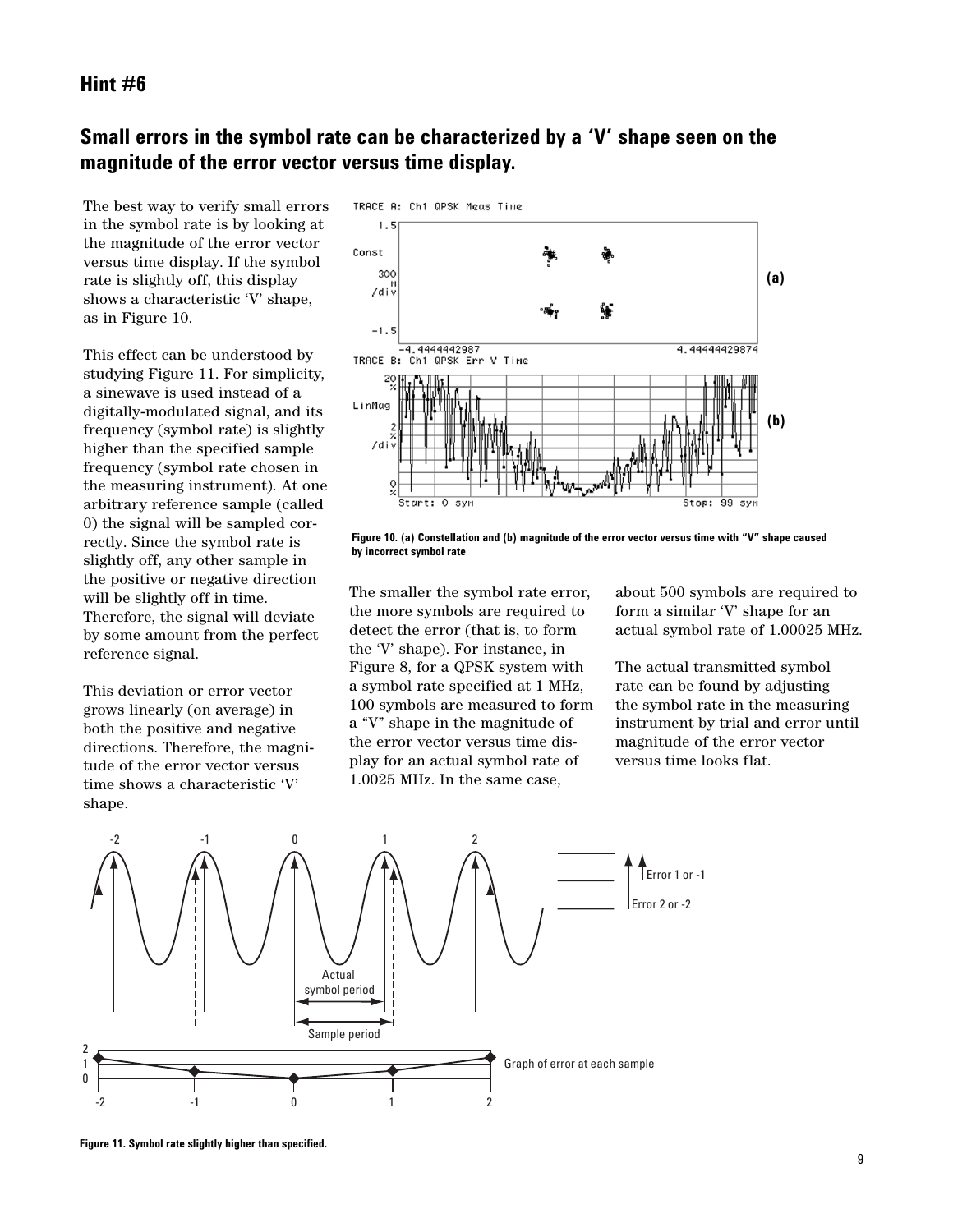## **The main indicator of a wrong alpha coefficient and incorrect windowing is large EVM between the symbols and small EVM at the symbol points on the display of magnitude of the error vector versus time.**

The main indicator of a wrong alpha coefficient and incorrect windowing is the display of magnitude of the error vector versus time. In systems that use Nyquist filtering, an incorrect alpha (or a mismatch in alpha between transmitter and receiver) causes incorrect transitions while the symbol points themselves remain mostly at the correct locations.

Therefore, the EVM is large between the symbols, while it remains small at the symbol points. Figure 12 shows that effect for a mismatch between the transmitter filter (alpha = 0.25) and the receiver filter in the measuring instrument (alpha = 0.35, as specified for a particular system).

Incorrect windowing has the same effect, since the actual baseband response of the transmitter and the baseband response applied in the measuring instrument no longer match. The amplitude overshoot of the baseband signal depending on the alpha can be observed in the I/Q polar or vector diagram.



**Figure 12. (a) Polar diagram and (b) magnitude of the error vector versus time for incorrect alpha. The error vector is large between symbol points and small at the symbol points**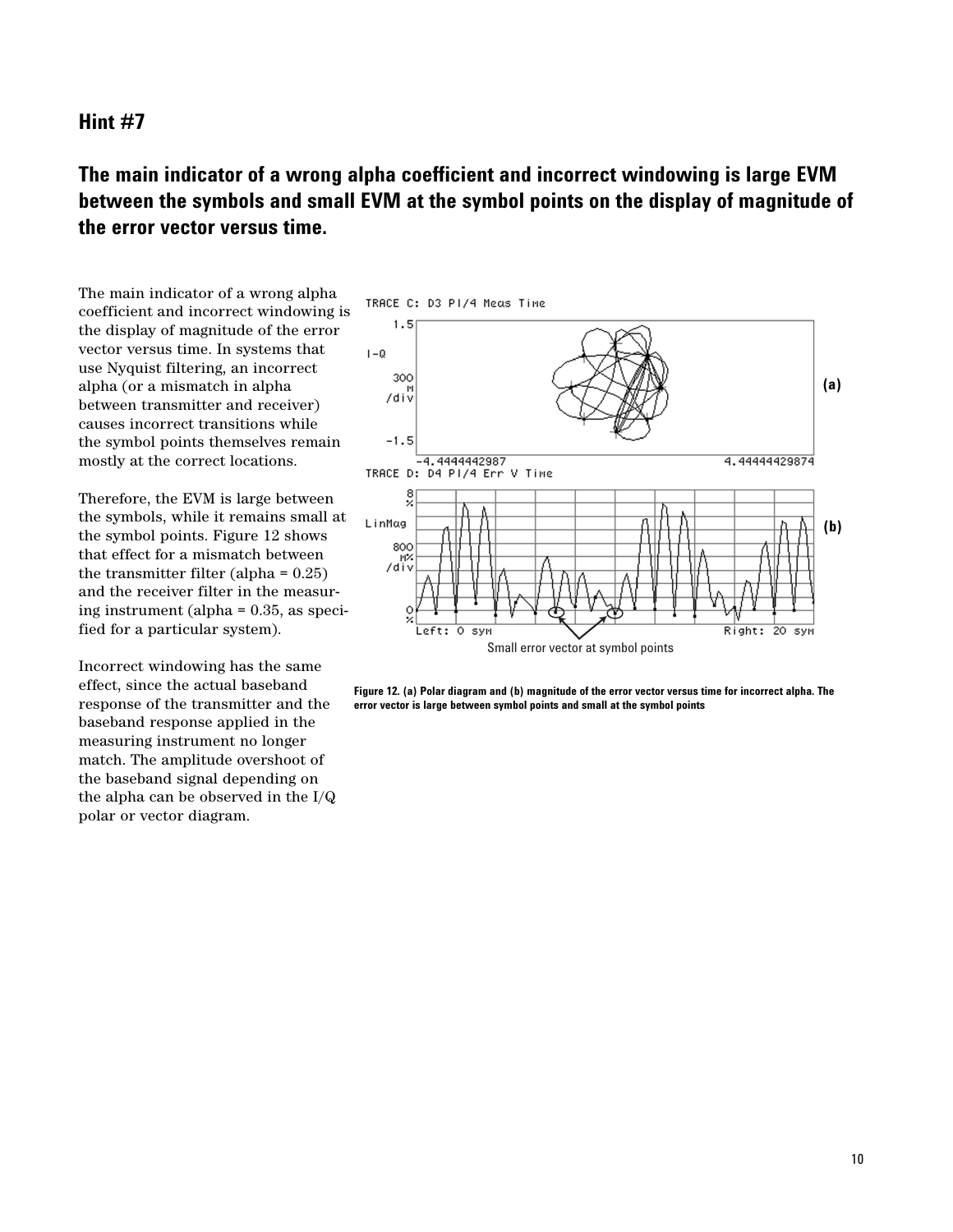## **The best way to determine if an in-channel spur is present is by looking at the error vector spectrum display.**

In-channel spurious cause interference in the modulation. A single spur combines with the modulated signal, and the result depends on their phase relationship. The spur is rarely high enough to be detected in the frequency domain, as shown in Figure 13(a), but it may be identified in the constellation because it forms circles around the reference points. The radius of the circle corresponds to the magnitude relationship between the interfering tone and the desired I/Q signal. There may be some randomness caused by noise and, if the spur is very small, the circle might not be clear, even when zooming onto a single constellation point, as in Figure 13(b). The best way to determine if an in-channel spur is present is by looking at the error vector spectrum. The magnitude and frequency offset of the spur from the unmodulated carrier can be measured from this display. For instance, the error vector spectrum in Figure 13(c) shows a spur at 850.053710 MHz (53.710 kHz away from the unmodulated carrier frequency).



**Figure 13. In-channel interfering tone not visible in (a) the frequency domain, but detectable in (b) the constellation and (c) error vector spectrum**